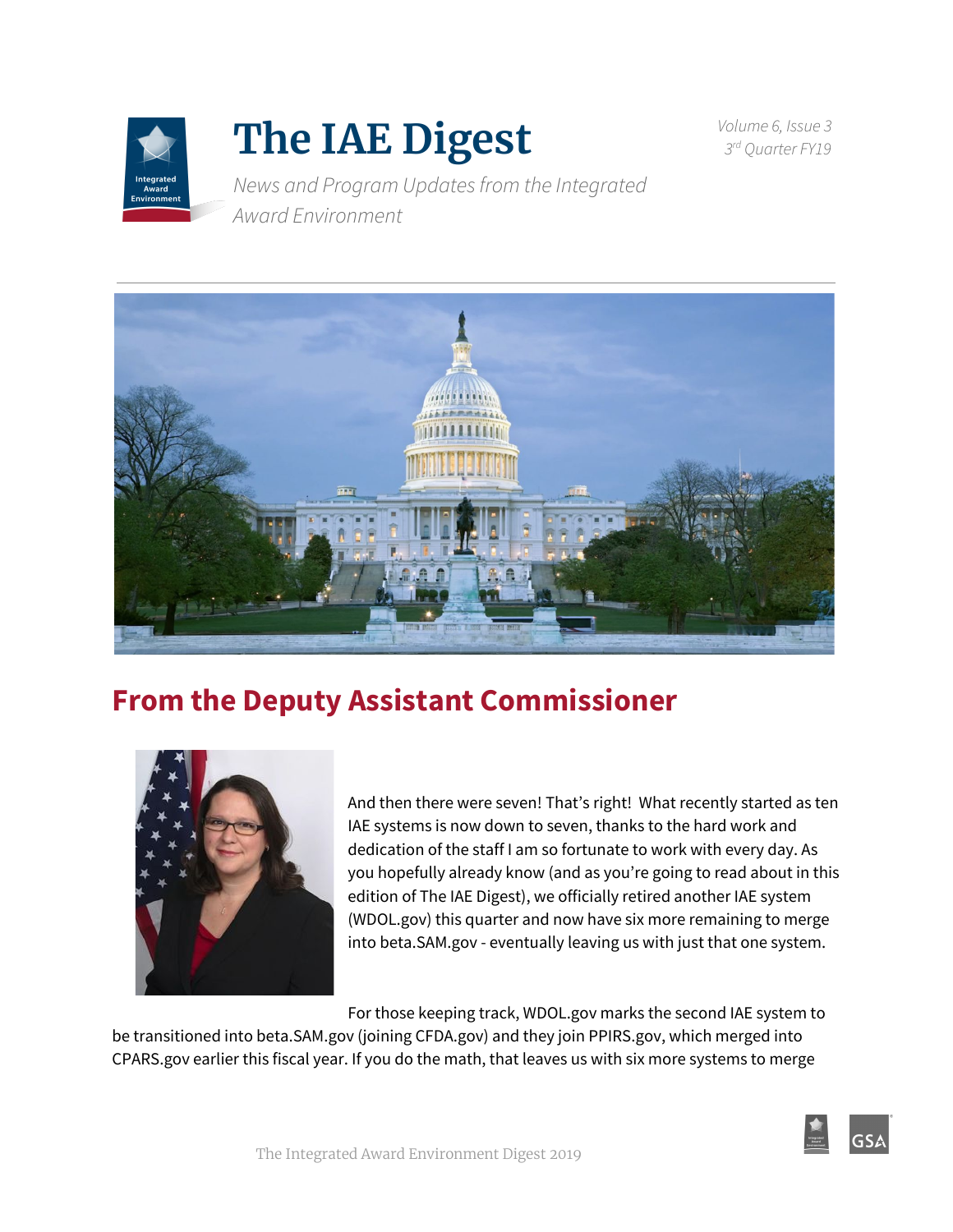into the beta site. Next up: FBO.gov and then SAM.gov (at which point, the "beta" moniker drops off the beta site, and we're left with only one SAM.gov).

As I look back, the third quarter of 2019 was yet another milestone one for us in the Integrated Award Environment. When it comes to merging these systems into beta.SAM.gov, we're really starting to hit our stride. We have a good sense of what we're doing and where we're going, and these strong points are translating into overall success for our program. I can't speak highly enough of the very talented colleagues who work here on this transition mission; their dedication has me in awe. And it's so much fun to watch this transition take place in real-time. It's really great to know that beta.SAM.gov is up, it's running well, people are using it, and every day it's becoming more feature-rich and usable.

This quarter leaves me anxious to see what the future holds at IAE. We know you'll stay tuned as well. For any general questions or suggestions about the work we're doing at the IAE, you can always reach me at [IAEOutreach@gsa.gov](mailto:IAEOutreach@gsa.gov).

Vicky Niblett

Deputy Assistant Commissioner

## **WDOL.gov Retired; Wage Determinations Now in beta.SAM.gov**

Wage Determinations OnLine.gov (WDOL.gov) is retired and no longer available to access for wage determination information. As of now, beta.SAM.gov is the official source for wage determination data. Everything you used to do in WDOL.gov, can now be done in beta.SAM.gov.

In beta.SAM.gov, the WDOL functionality falls under the category (what we call 'domain') Wage Determinations. In order to use the "Follow" button on beta.SAM.gov to "watch" specific wage determinations, you must log in.

When we migrated over the functions of WDOL, we made significant improvements, including: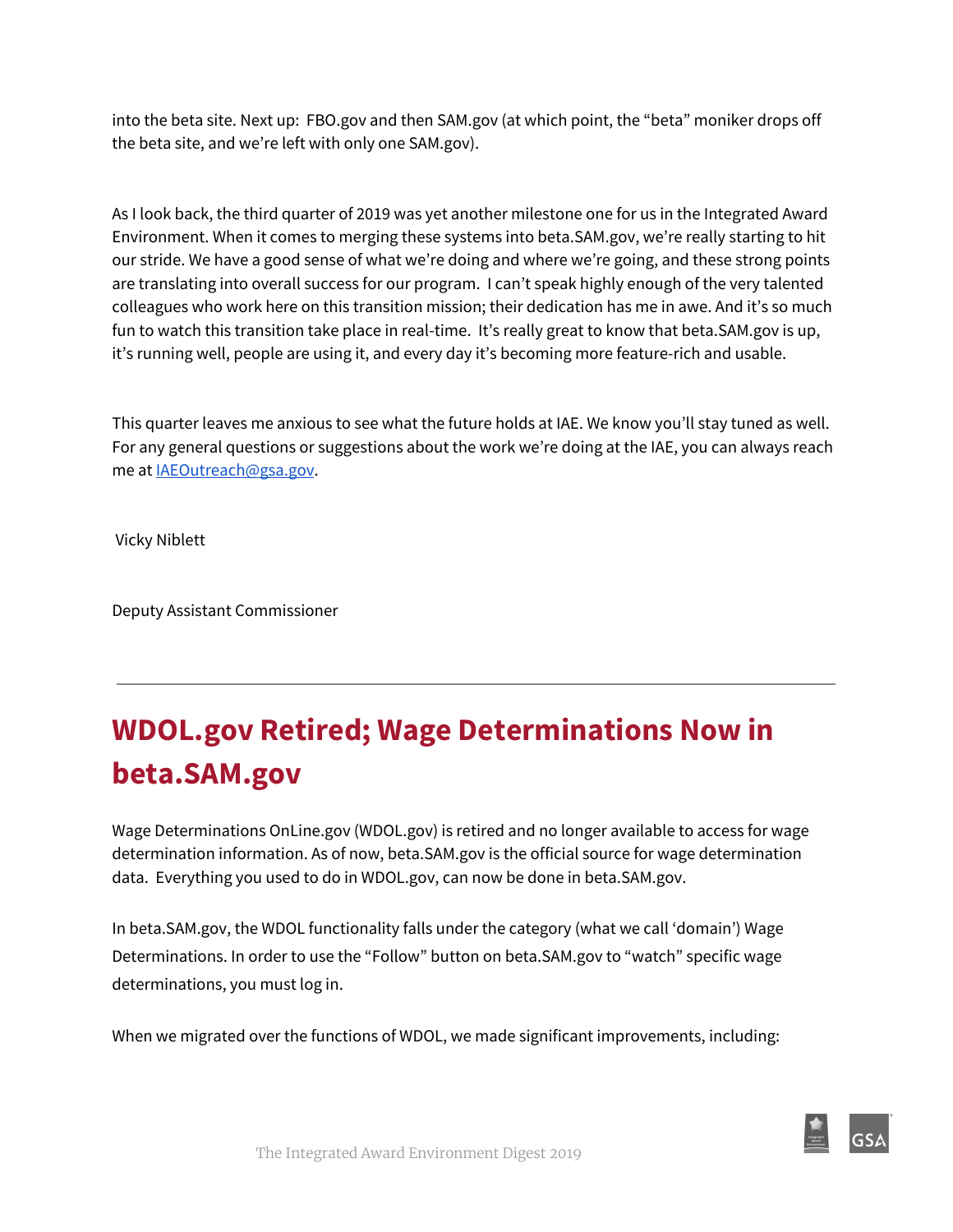- Offering the ability to search data by number, keyword, or location for exact and immediate results
- Providing easy to use search filters to quickly find the right wage determination
- Introducing the ability to search both active and inactive (archived) data at the same time
- Providing a timeline and history of changes made to a wage determination
- Creating a robust learning center with FAQ's, Video tutorials, and glossary information
- Adding capabilities such as saving searches, following and managing follows, and accessing the workspace for those who create a beta.SAM.go[v](http://beta.sam.gov/) user account

At this time, anybody who tries to access WDOL.gov will be redirected to beta.SAM.gov. The redirect page provides easy access to the wage determination search, Learning Center, quick start guide, and more. Users can get information and guidance about the new Wage Determination functions by visiting the Learning Center on beta.SAM.gov.

For more information about the overall evolution of beta.SAM.gov, stay tuned to IAE's Interact section or visit [GSA.gov/IAE](https://www.gsa.gov/about-us/organization/federal-acquisition-service/office-of-systems-management/integrated-award-environment-iae/betasamgov-press-kit).

## **New Video on WDOL Transition and beta.SAM.gov Training Available**

As mentioned above, the IAE transitioned the functionality of WDOL.gov to beta.SAM.gov. We created a new instructional video to help users and stakeholders with the transition. The video can b[e](https://beta.sam.gov/cm/videos/detail?id=142&path=2) found both in the [learning](https://beta.sam.gov/cm/videos/detail?id=142&path=2) center library on beta.SAM.gov and the [G](https://youtu.be/Nu-FmQgwsck)SA [YouTube](https://youtu.be/Nu-FmQgwsck) channel.

Titled *Training 001: Wage Determinations - beta.SAM.gov*, the video shows users how to navigate beta.SAM.gov in general and, more specifically, how to search wage determination data on the site.

Here is a screenshot from the beginning of the video:

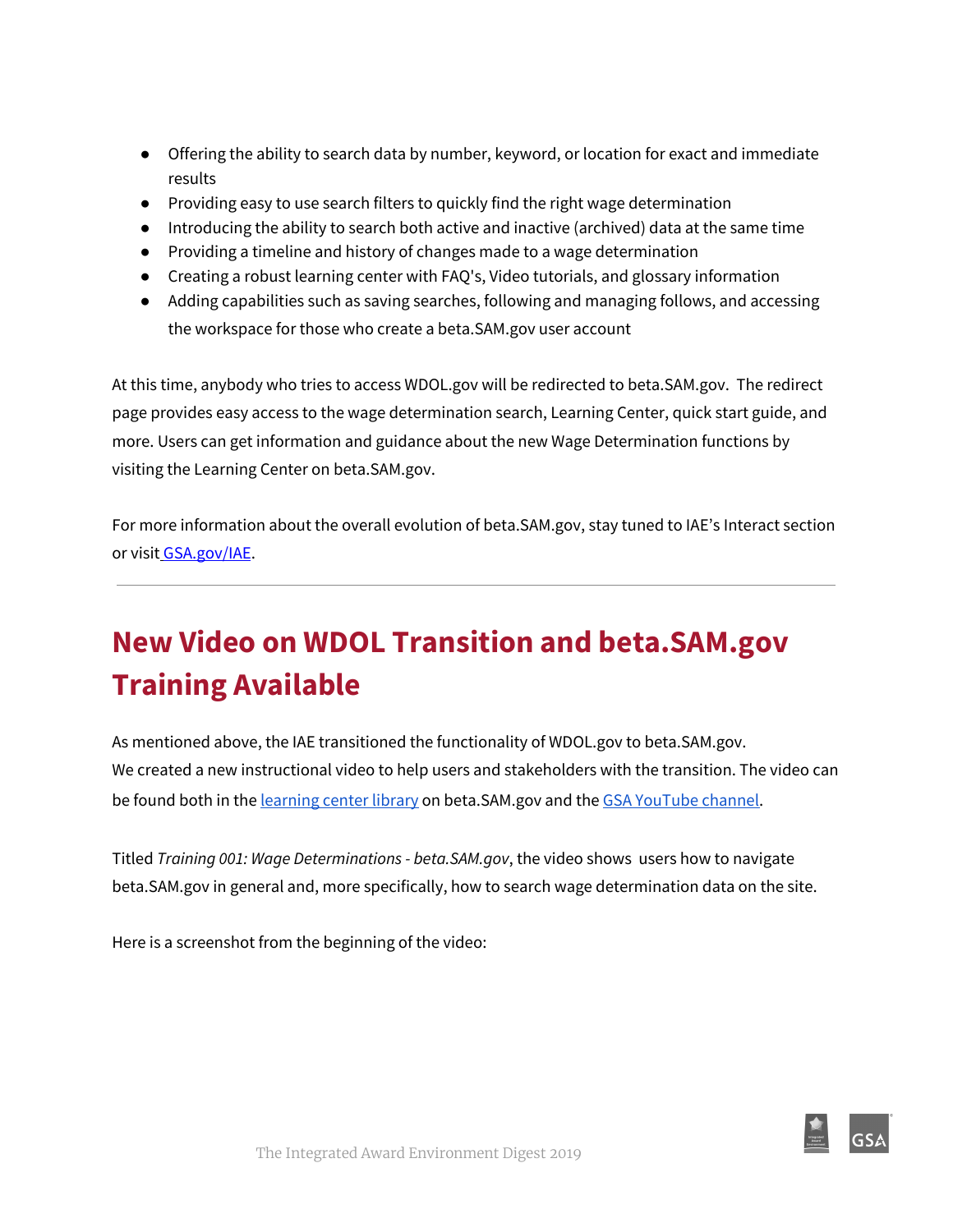

Stay tuned on Interact and the learning center on beta.SAM.gov, and be sure to subscribe to the IAE playlist on GSA's YouTube Channel for more information and for more instructional videos as we continue to migrate functionality from all of our federal award systems into beta.SAM.gov – the official U.S. government system for people who make, receive, and manage federal awards.

Make sure to visit beta.Sam.gov for the latest information on system changes. Please feel free to provide feedback on how we can make the system and all instructional videos more user-friendly.

As always, you can contact the Federal Service Desk at FSD.gov for any technical issues with any of the IAE systems, including beta.SAM.gov.

## **Stakeholder Forum: Latest News from beta.SAM.gov Recap**

You may have recently noticed that there is a tremendous amount of activity going on at The Integrated Award Environment these days. We are making moves, both behind the scenes and out front, that are having real-world impacts on our systems and the people who use them. In line with FAS's Federal Marketplace Strategy, we're constantly striving to provide a modern acquisition experience through innovative and user friendly systems.

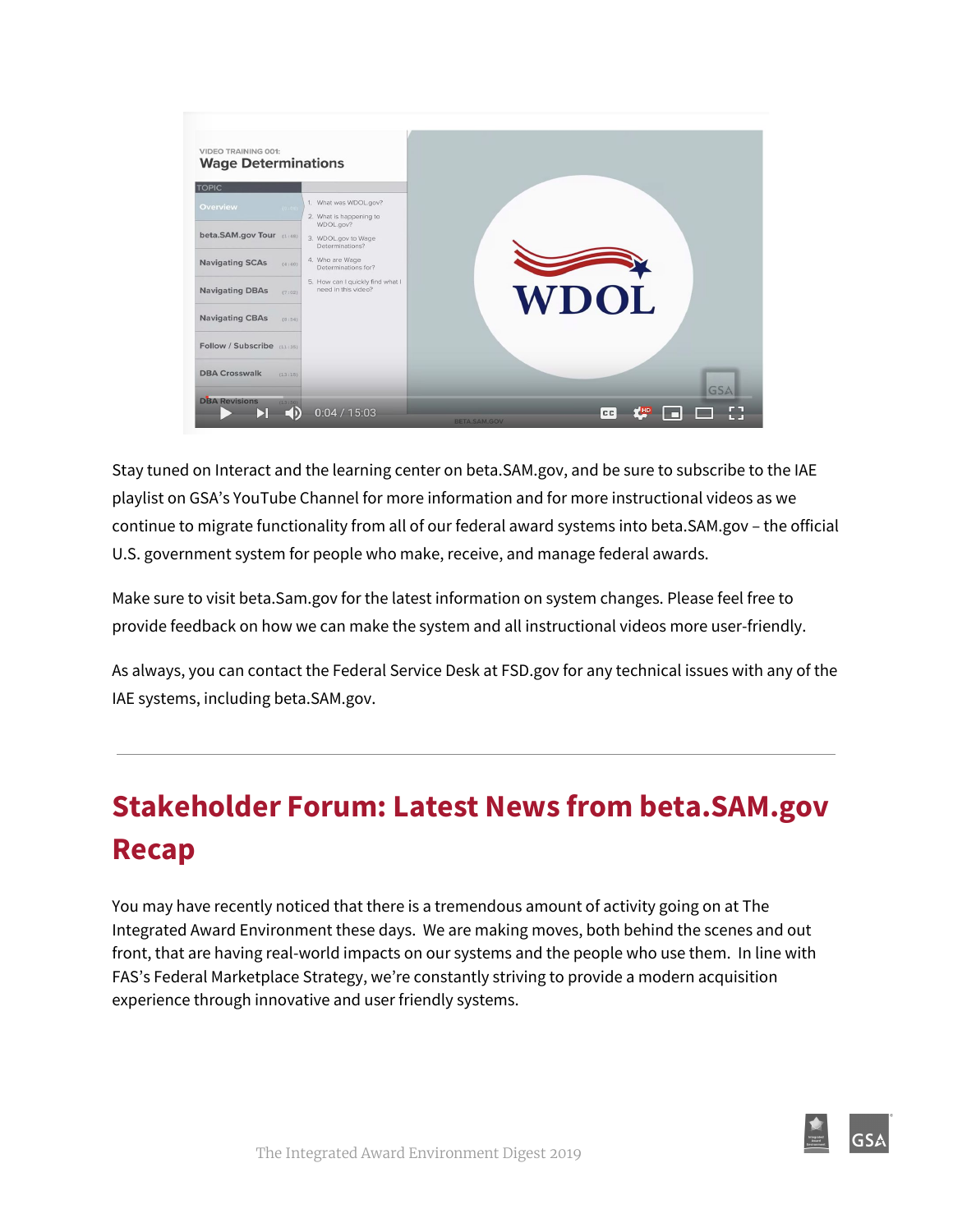On June 18, we gathered for another of our online Stakeholder Forum sessions to talk about the latest news from IAE, to touch on a bit of what the future holds, and to discuss our path toward making your interaction with our systems easy, modern, and efficient.

One of the most exciting aspects of the session was our ability to announce that WDOL.gov had officially decommissioned just a few days prior. By all accounts, the transition was a successful one. That means all of the wage determinations work you used to do on WDOL.gov can now be done on beta.SAM.gov. The transition of wage determinations functionality marks the second system (joining CDFA.gov) to move into beta.SAM.gov and the third system recently retired by The IAE (PPIRS.gov merged into CPARS.gov as well).

We also spent time discussing information that you need to know about the changes coming to the Unique Entity Identifier (ie: DUNS numbering). Similar information is available at GSA.gov/entityid.

IAE presenters also discussed how to get involved in entity registrations workshops in July. If you are interested in participating in the workshops please sign-up by emailing newsamtesting@gsa.gov with "SAM Entity Workshops" in the subject line.

With so many moving parts and so much going on to make the business of doing business with the federal government easier and better, please make sure to stay up-to-date on everything IAE on Interact, on GSA.gov/IAE, and by emailing your questions to [IAEOutreach@gsa.gov](mailto:IAEOutreach@gsa.gov).

If you missed the June 2019 Stakeholder Forum or would like to hear it again, you can view the presentation, in its entirety, [here.](https://meet.gsa.gov/p8b1iso82wqd/)

### **Changes That Happened to CPARS.gov**

Earlier this year the data from PPIRS.gov was merged into CPARS.gov, making CPARS.gov the official system for past performance information. Since then we've been working to enhance the user functionality and experience. CPARS.gov has significant software and site improvements that include adding new features to modernize the system. With each software release, we work to improve the user experience, improve the quality of the system, and reduce the burden for those wishing to do business with the federal government.

Check out just a few of the modernization features added to the system:

- Left side navigation
- Pending actions-to-do list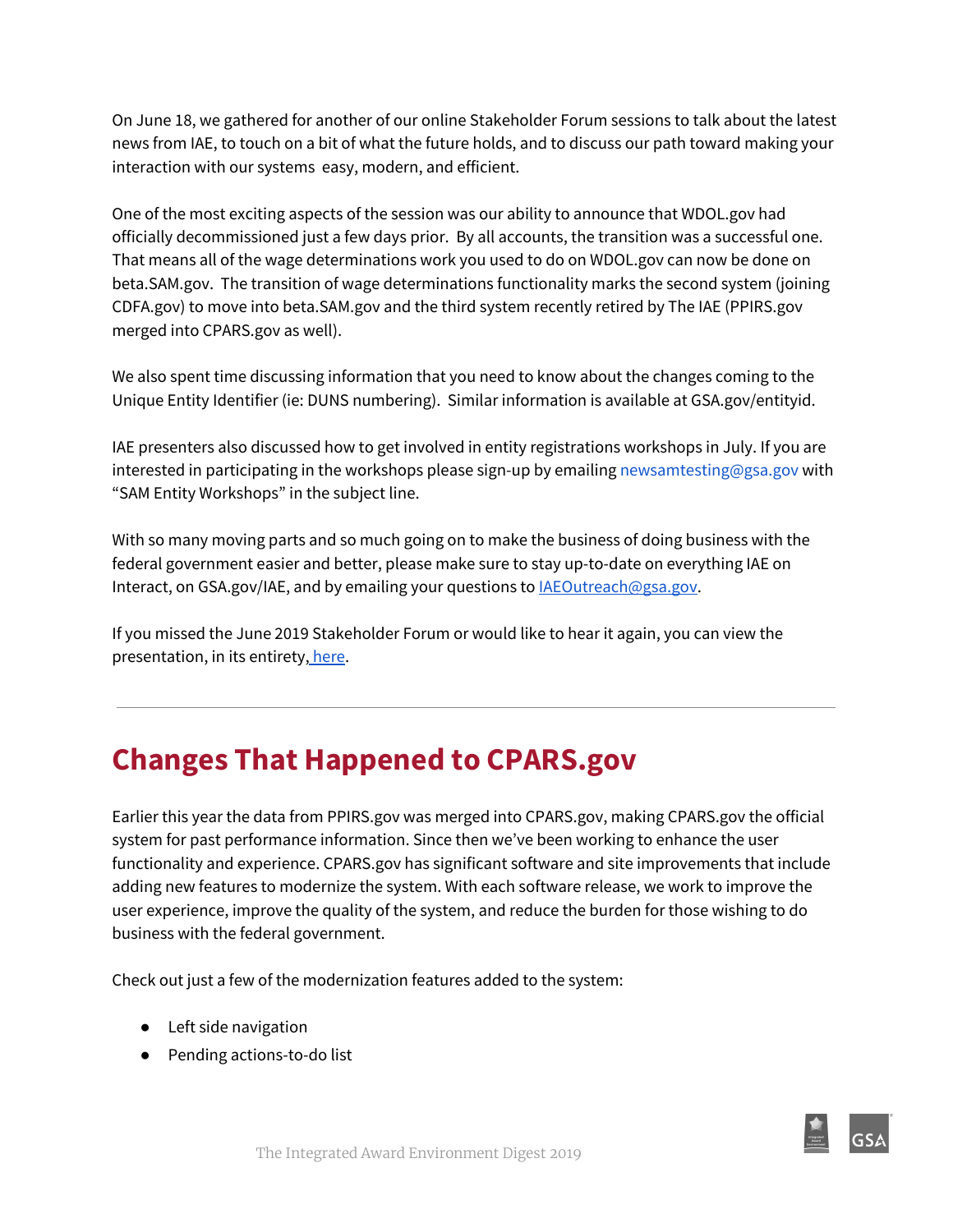- Pending user access requests Pending Request
- Section for important information/news on home screen
- New icons home, print, save

Returning users will also notice that there have been some naming changes in the options.

| <b>Old Name</b>           | <b>New Name</b>                     |  |
|---------------------------|-------------------------------------|--|
| <b>Submit Suggestion</b>  | Feedback                            |  |
| <b>CPAR Status Report</b> | Evaluation/Contracts Status Reports |  |
| Enter a FAPIIS Record     | Initiate a FAPIIS Record            |  |
| Modify a FAPIIS Record    | Edit a FAPIIS Record                |  |

For more detailed information on modernization updates to CPARS.gov, view our latest [video](https://www.cpars.gov/videos/Tutorial/Modernization_Tutorial/Modernization_Tutorial.html).

### **IAE Speaks at Government Procurement Conference**

In April, IAE's Transition Manager Salomeh Ghorbani presented at the 29th [G](https://www.fbcinc.com/e/procurement/)overnment [Procurement](https://www.fbcinc.com/e/procurement/) [Conference](https://www.fbcinc.com/e/procurement/) about the changes and improvements coming to beta.SAM.gov.

Held in Washington, DC, the Government Procurement Conference is a national conference fostering business partnerships between the federal government, its prime contractors, and small, minority, service-disabled veteran-owned, veteran-owned, HUBZone, and women-owned businesses.

During the presentation to more than 50 attendees, Ghorbani discussed the modernization effort to-date, and what's on the horizon. She shared details about the decommissioning of Wage Determinations OnLine (WDOL.gov) and the upcoming decommissioning of FedBizOps (FBO.gov) and how users (and other stakeholders) can prepare for transitions. Ghorbani encouraged users to be sure to log in to FBO.gov in the near future because legacy users will only be able to migrate their roles if their FBO.gov account is active (no expired passwords) and they have logged in within the previous two years.

Ghorbani gave a detailed demonstration of the new website and showed how to create an account, save searches, follow opportunities, and much more.

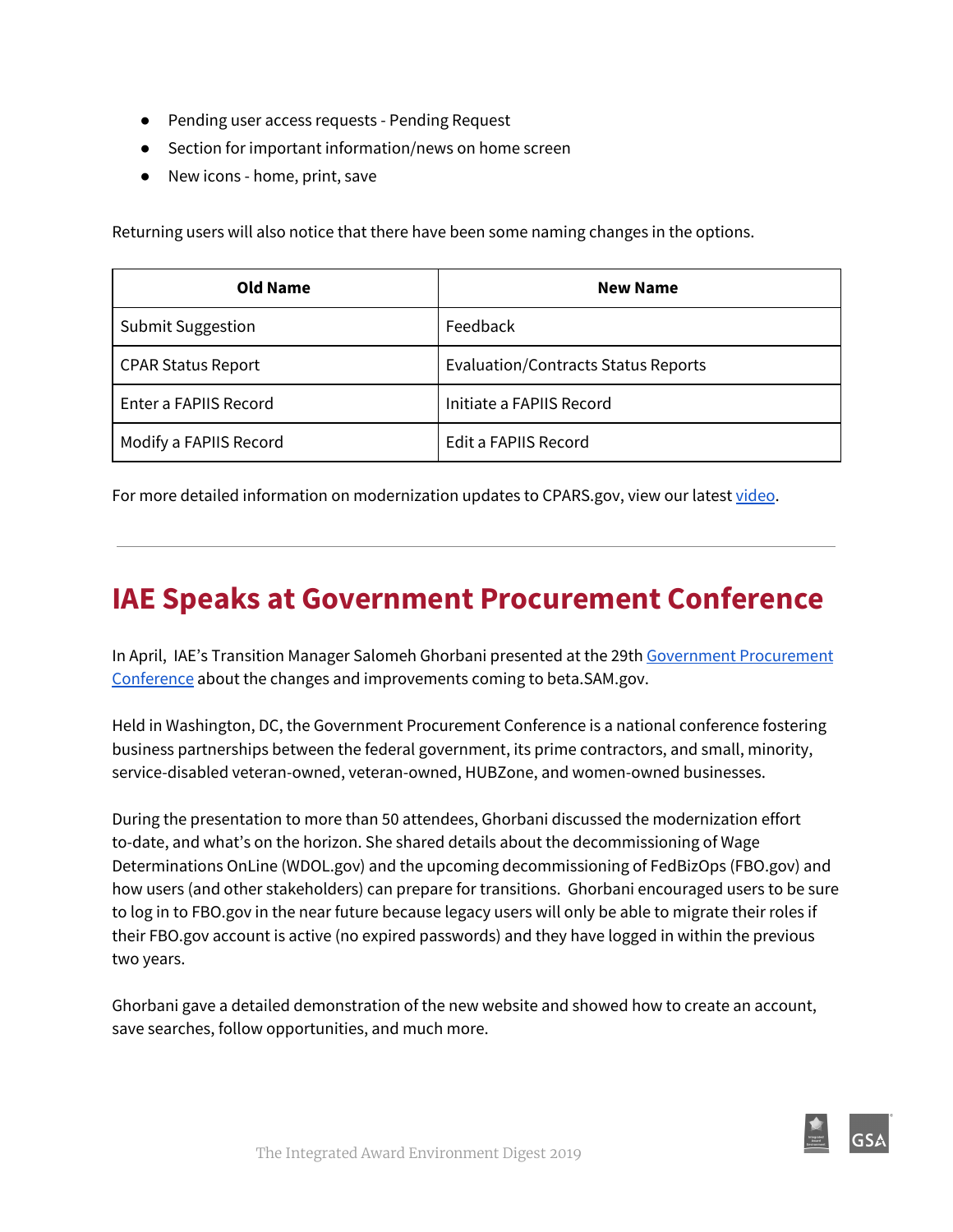"Get engaged now by using beta.SAM.gov and sending feedback through the site or get involved by signing up for alpha testing," said Ghorbani during the session.

## **Federal Users Can Now Use Their PIV/CAC to Log In To SAM.gov**

Federal users can now use their PIV/CAC to log in to SAM.gov. Users can still use the text/phone option if their PIV/CAC is unavailable. In order to enable this capability, federal users must follow a five-step process, detailed below:

- 1. Log in to SAM.gov using your email address, password, and code that you will receive from login.gov (this is the current method of logging in).
- 2. Once logged in, type [www.login.gov](http://www.login.gov/) into the browser.
- 3. Select 'Manage account' in the top right-hand corner.



4. The profile page will come up; select enable the "PIV/CAC card" option in the two-factor authentication section.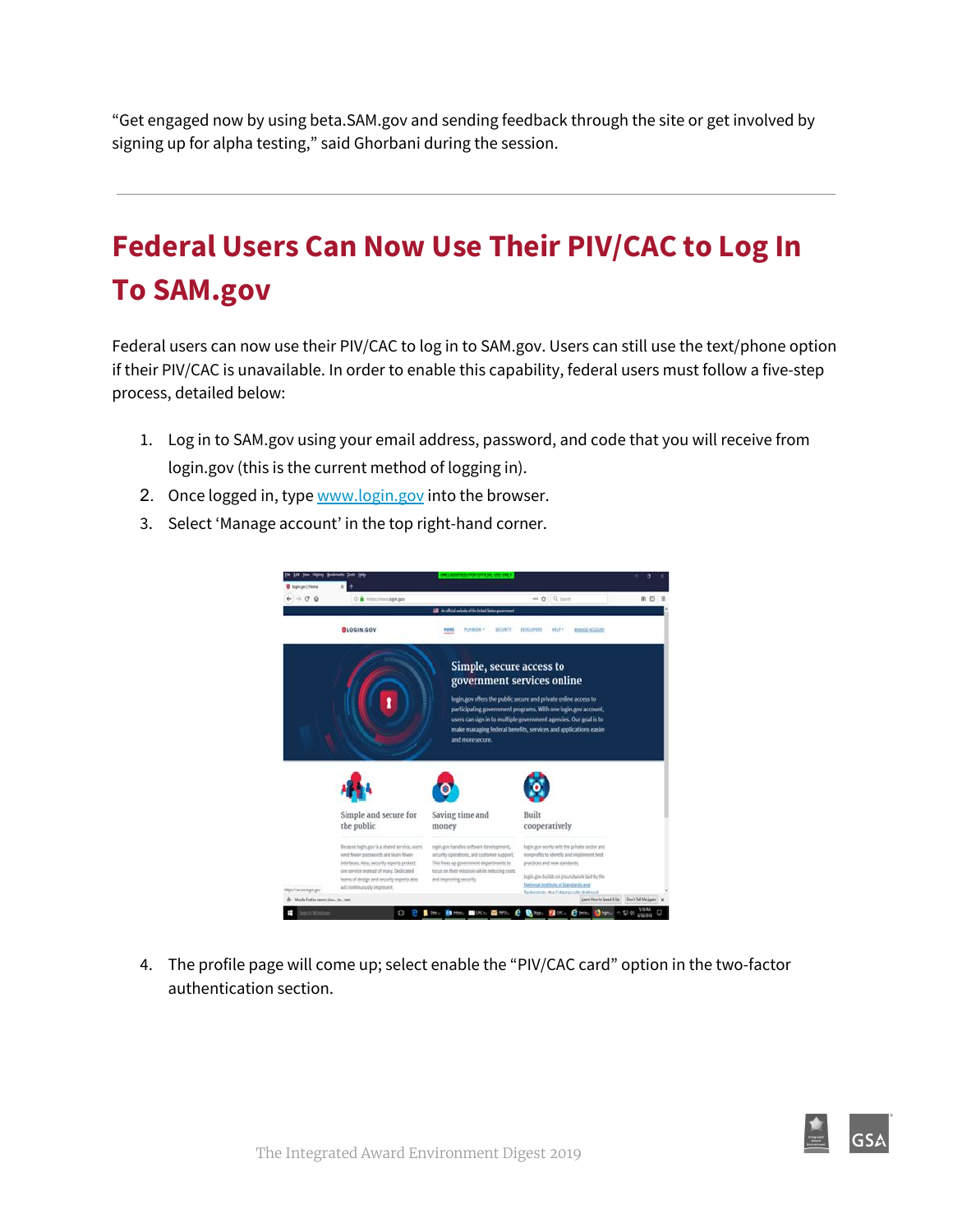| $+ + 0.9$ | Q. usual govinicenter.com/         |                                            | Q. term                                       | ± n □ = |
|-----------|------------------------------------|--------------------------------------------|-----------------------------------------------|---------|
|           |                                    | all teacher when it is treet late partner. |                                               |         |
|           | <b>ULOGIN.GOV</b>                  |                                            | Wolcomic Jankas Lrommey.chr@mail.mil Sign auf |         |
|           |                                    |                                            |                                               |         |
|           | O PR/CAC card finish successfully. |                                            |                                               |         |
|           | Your account                       |                                            |                                               |         |
|           | LOSIN INFORMATION #                |                                            |                                               |         |
|           | Email address                      | janice.t.ransney.civgtmal.mil              | till                                          |         |
|           | Password.                          |                                            | 6dB                                           |         |
|           | TWO FACTOR AUTHENTICATION C        |                                            |                                               |         |
|           | <b>Phone number</b>                | +1 (571) 129-3117                          | Edit                                          |         |
|           | Authentication app                 | ist enabled                                | Enable                                        |         |
|           | <b>PIV/CAC Card</b>                | erabled                                    | <b>Disable</b>                                |         |
|           | <b>E</b> Personal key              |                                            | Get a new key                                 |         |

5. Moving forward, instead of the screen for the one-time code, you will see "Present PIV/CAC Card."



For questions or technical issues enabling the PIV/CAC credential system, please contact the Federal Service Desk at FSD.gov.

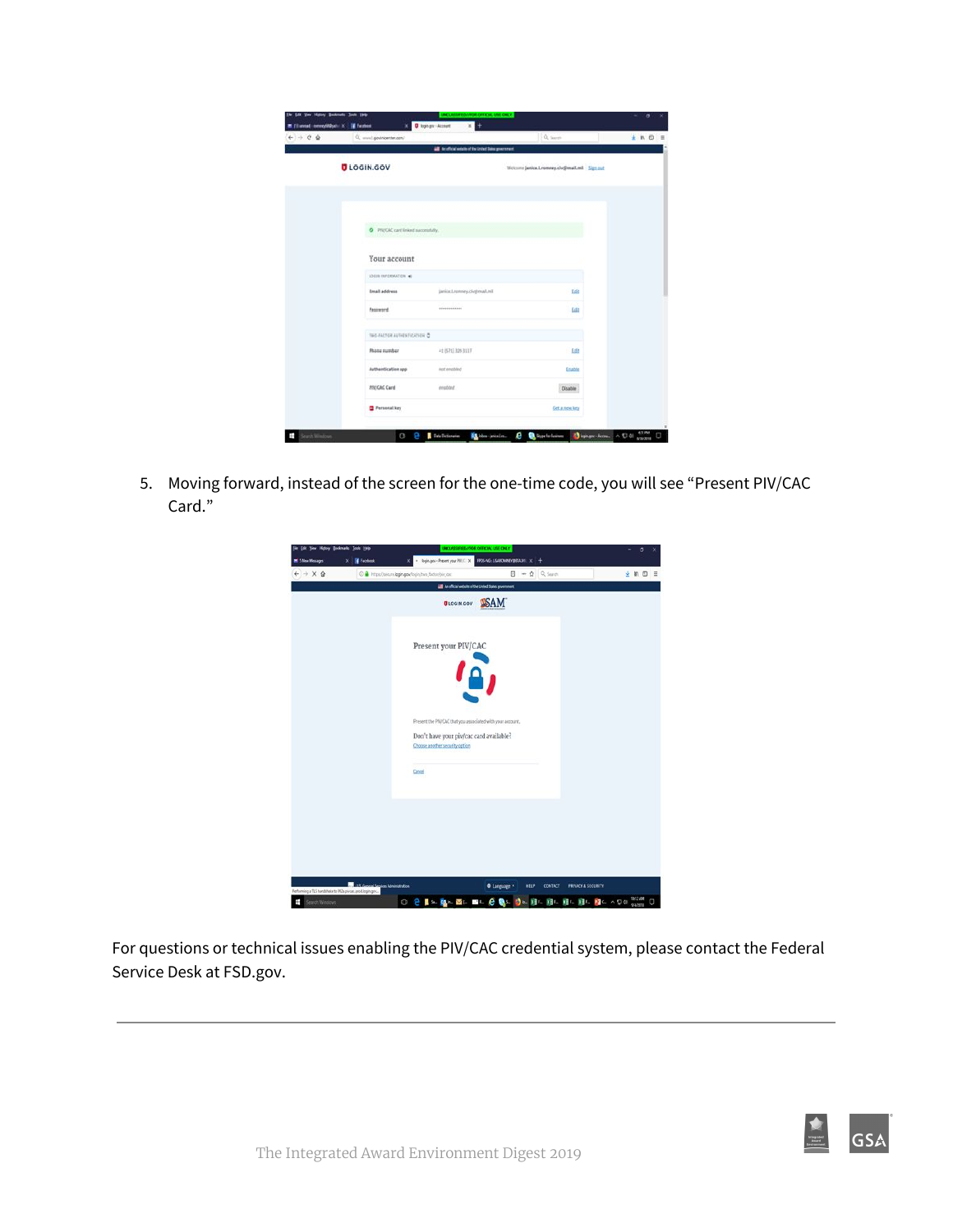## **June 2019 Product Service Codes (PSC) Changes**

The General Services Administration (GSA) Integrated Award Environment (IAE) previously indicated it planned to incorporate revisions to the Product Service Codes (PSCs) on May 20, 2019; however, the planned implementation dates changed.

In late June 2019, the following PSC changes were effective:

- 1. PSC Title Changed: D305 IT AND TELECOM TELEPROCESSING, TIMESHARE, CLOUD COMPUTING, AND HIGH PERFORMANCE COMPUTING
- 2. New PSC added: R616 PHYSICAL RECORDS MANAGEMENT SERVICES
- 3. New PSC added: R617 ELECTRONIC RECORDS MANAGEMENT SERVICES

PSC changes were deployed across the IAE systems:

- PSC tables were updated with FPDS-NG Version 1.5.2 deployment (occurred on 06/28/19)
- Agency Contract Writing Systems can incorporate PSC changes following the FPDS-NG Version 1.5.2 deployment.
- PSC Manual (available at FPDS.gov → Worksite → PSC Manual) was updated to reflect these changes (June 2019)
- PSC tables were updated with SAM.gov deployment (06/29/19). Entities can now select from the updated PSCs.

For more information about the PSC change process, please go t[o](https://www.acquisition.gov/PSC_Manual) [https://www.acquisition.gov/PSC\\_Manual](https://www.acquisition.gov/PSC_Manual) or email us at [PSC-Codes@gsa.gov.](mailto:PSC-Codes@gsa.gov)

## **The IAEs Vicky Niblett Speaks at AGL Live!: "The Art of the Pivot: When Failure Works"**

The IAE's Deputy Assistant Commissioner Vicky Niblett took part in a panel discussion durin[g](https://www.agilegovleaders.org/live/) [Agile](https://www.agilegovleaders.org/live/) [Government](https://www.agilegovleaders.org/live/) Leadership's (AGL) webinar series *AGL Live!* on March 20, 2019. In this [episode,](https://www.youtube.com/watch?time_continue=1&v=17rldeHDyE8) leaders

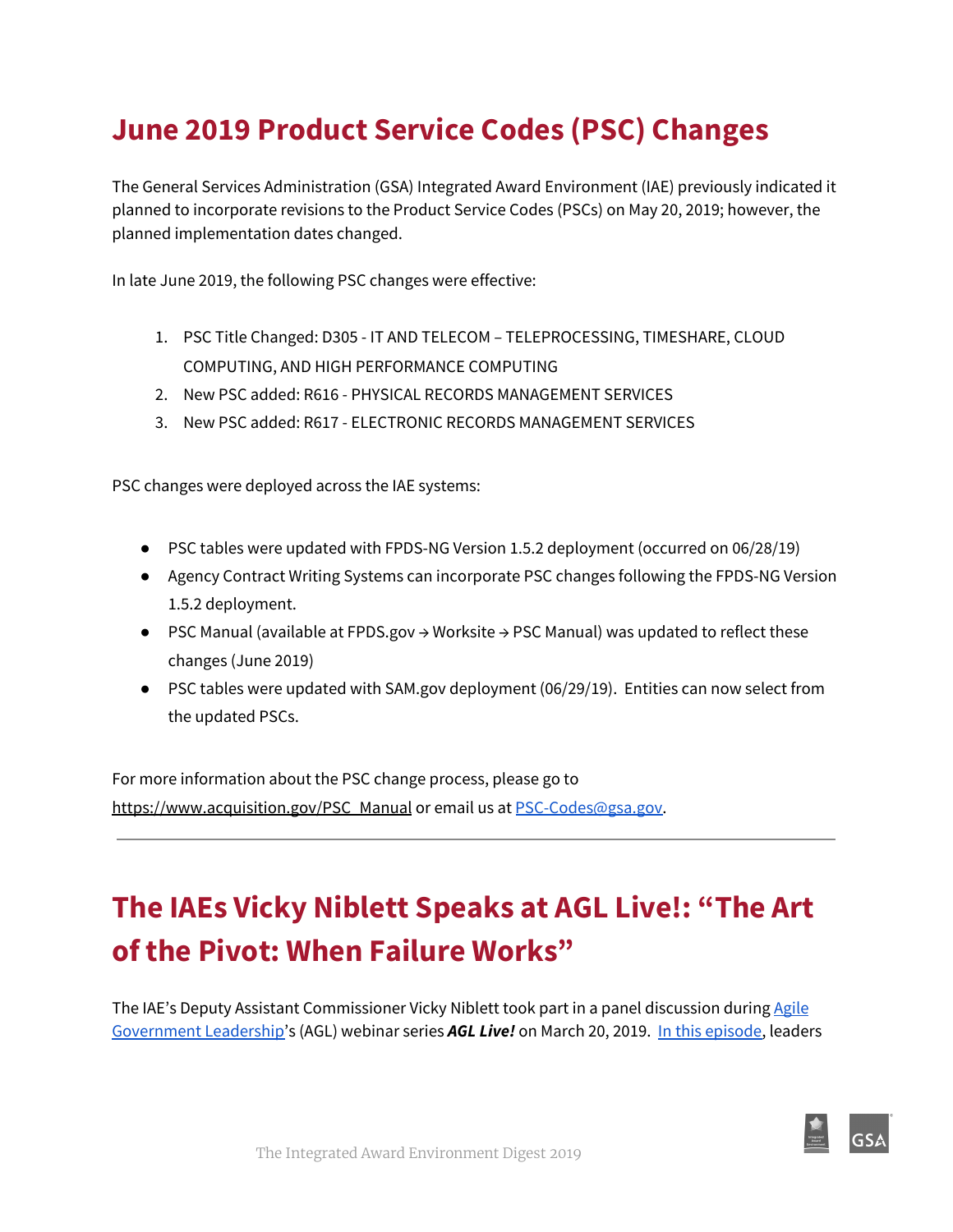from various civic innovation efforts gathered to discuss how the government can learn to fail smarter and pivot quickly for better outcomes in agile environments.

An agile environment is described as a set of principles and values that encourage breaking large portions of a project into smaller functional portions that can be developed quickly. Niblett said she uses the agile method to lead the, "...modernization effort where IAE is taking the functionality of all ten systems and creating a 'one stop shop' for federal awards." Those systems include several that have already been decommissioned (CFDA.gov, PPIRS.gov, WDOL.gov) and others yet to come (SAM.gov and FBO.gov, for example).

Niblett said, "the ultimate goal is to provide one system where users have the capability to search and view all public IAE federal award data." In other words, focus on consolidating the, "common functionality across all systems."

Additionally, Niblett emphasized the importance of communication with stakeholders. Niblett implemented quarterly meetings with all the stakeholders, beginning with the government side in a dedicated effort to help set realistic expectations. "Involving stakeholders as our users and getting their input as we go along builds trust with the government and will lead to success," said Niblett.

Niblett concluded by giving a tip to others who work in an agile environment, "Get out and listen to what others are doing in the government and learn from others."

### **Quarterly System Updates - Legacy Sites**

#### **FPDS Quarterly Release Improvements**

During the third quarter of 2019, we made the following updates to FPDS.gov (partial list):

- "Treasury Account Symbol" (TAS) fields are no longer required and can be disabled. The following data elements are disabled for data entry on all V1.5 Award, IDV, OT, and NASA contract screens:
	- Treasury Account Symbol Agency Identifier ('6SC')
	- Main Account Code ('6SG')
	- Sub Account Code ('6SH')
	- Initiative ('6SI')
- The "Description of Requirement" data element was an open free text field with a maximum of 4,000 alpha-numeric characters. The size of this field invited copying and pasting of sizeable portions of a performance work statement or statement of work rather than thoughtfully

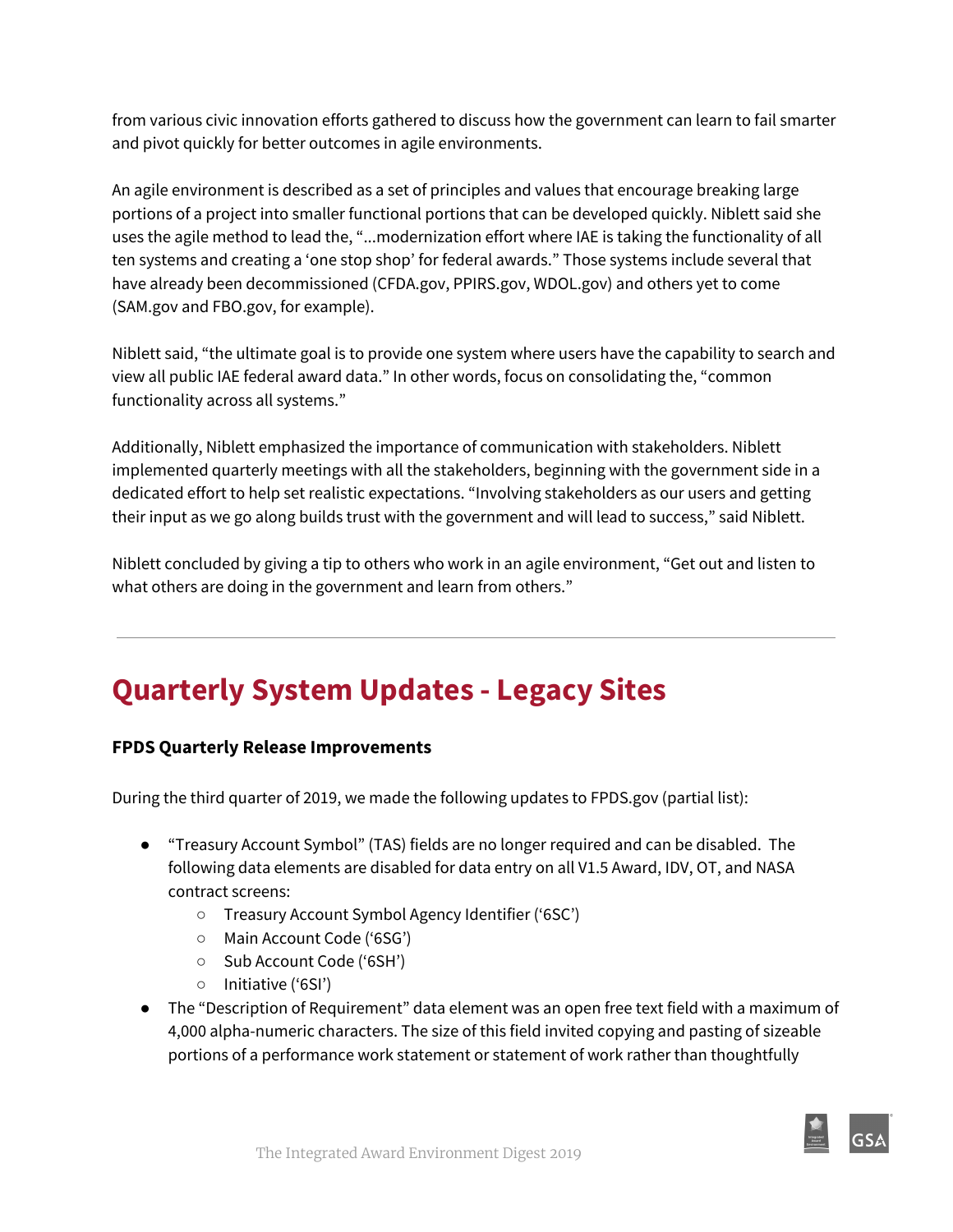including just a brief description of what is being procured. To increase the quality of data in the "Description of Requirement" field, the following validation rule was established - 6M20: The maximum length of "Description of Requirement" must be no more than 250 characters.

● The 2018 NDAA Section 886 requires that DoD collect the data in FPDS necessary to determine the length of time between initial issuance of a solicitation and the date an award was made. FPDS currently collects the solicitation number; but not the date the solicitation was issued. The "Solicitation Date" was applied for DoD only on June 28, 2018. This same requirement will now be applied to Civilian Agencies.

For more information about these updates and future updates, visit [https://www.fpds.gov/wiki/index.php/V1.5\\_SP\\_4.0](https://www.fpds.gov/wiki/index.php/V1.5_SP_4.0)



## **Release Notes**

#### **Description**

#### **User Impact**

#### **REST API Replacement**

#### **Exclusions Search Web Service:**

Users can obtain exclusions data via modernized APIs.

● Legacy SAM.gov public system users can now utilize modern APIs for exclusions data in beta.SAM.gov, so they can prepare for the transition well in advance of the legacy system deprecation.

#### **Entity Management Web Service Public/Legacy SAM API**

Users can obtain entity data via modernized APIs.

● Legacy SAM.gov public system users can now utilize modern APIs for entities in beta.SAM.gov. so they can prepare for the transition well in advance of the legacy system deprecation.

**Trigger Notification of Updates**

**Followed Entities :**

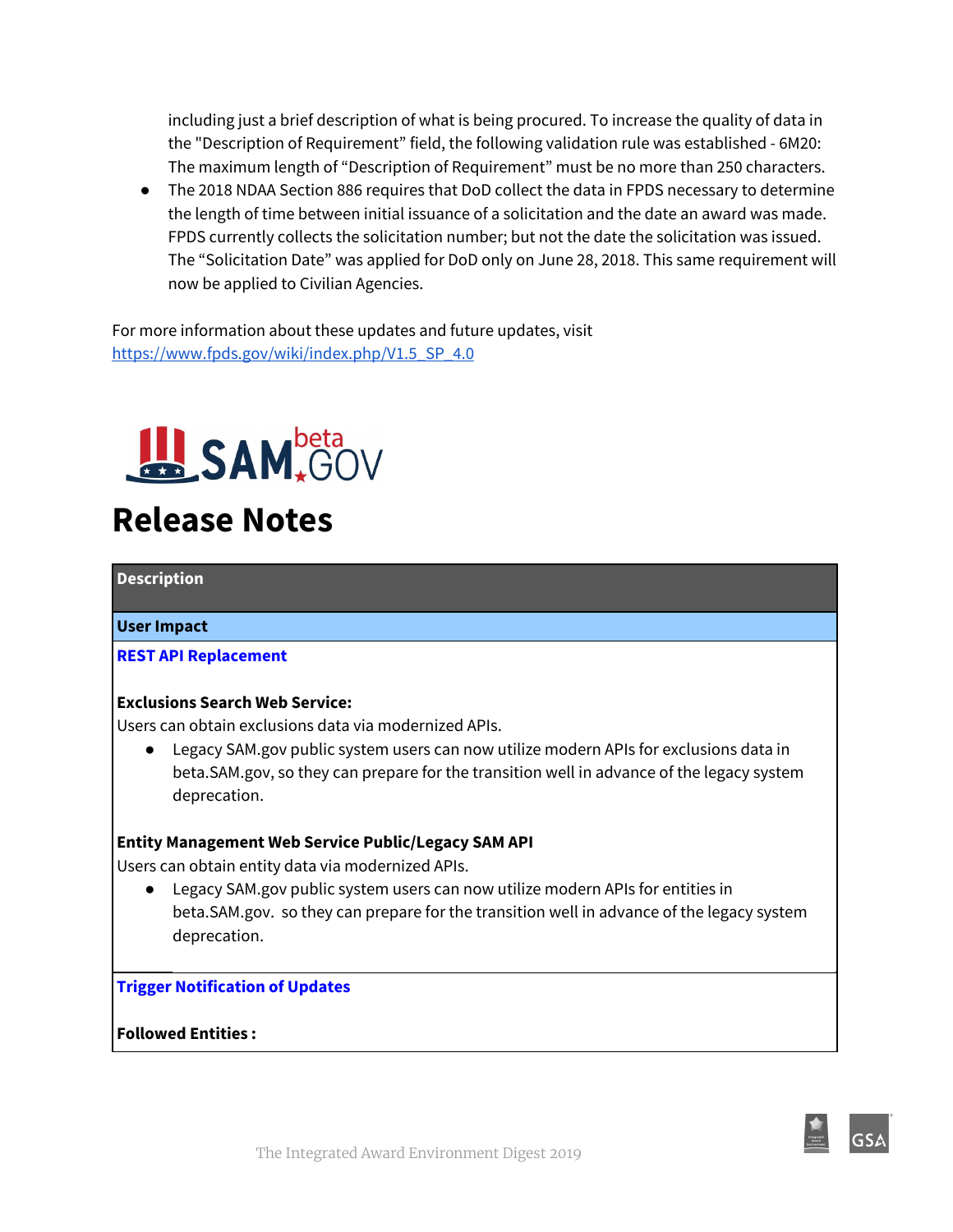● A user following an entity in beta.sam.gov will be notified when a change occurs to an entities record.

#### **Refactor/Build for Bulk Exports**

#### **Exclusions API:**

● Exclusions data can now be downloaded in bulk, based on search parameters input by users for up to 100k records in csv format.

#### **Entities API:**

● Allows a user to bulk export entity registration data based on the search parameters, up to 100,000 records in csv format and does not limit the data columns. This is an improvement over the legacy SAM.gov which only allows for exports of 5,000 records and limits the columns.

#### **Downloads History Page Filters - Large File Results**

Users can now filter against previous large downloads in their download page instead of having to download again using the specific search parameters.

#### **Export to PDF**

#### **Entity Display Page**

Users can download PDF versions of the entity registration record so they can have a copy of the record outside beta.SAM.gov.

#### **Exclusions Display Page**

User can download a copy of the exclusion record to a PDF so they can have a copy of the record outside beta.SAM.gov.

#### **Awards Display Page**

A user of awards data can download details of a single record from the contract data display page to PDF and/or csv.

#### **Add Legacy FPDS Fast Path Data Elements to Awards Data**

Contract data updated to align with FPDS and changes from the 2019 National Defense Authorization Act.